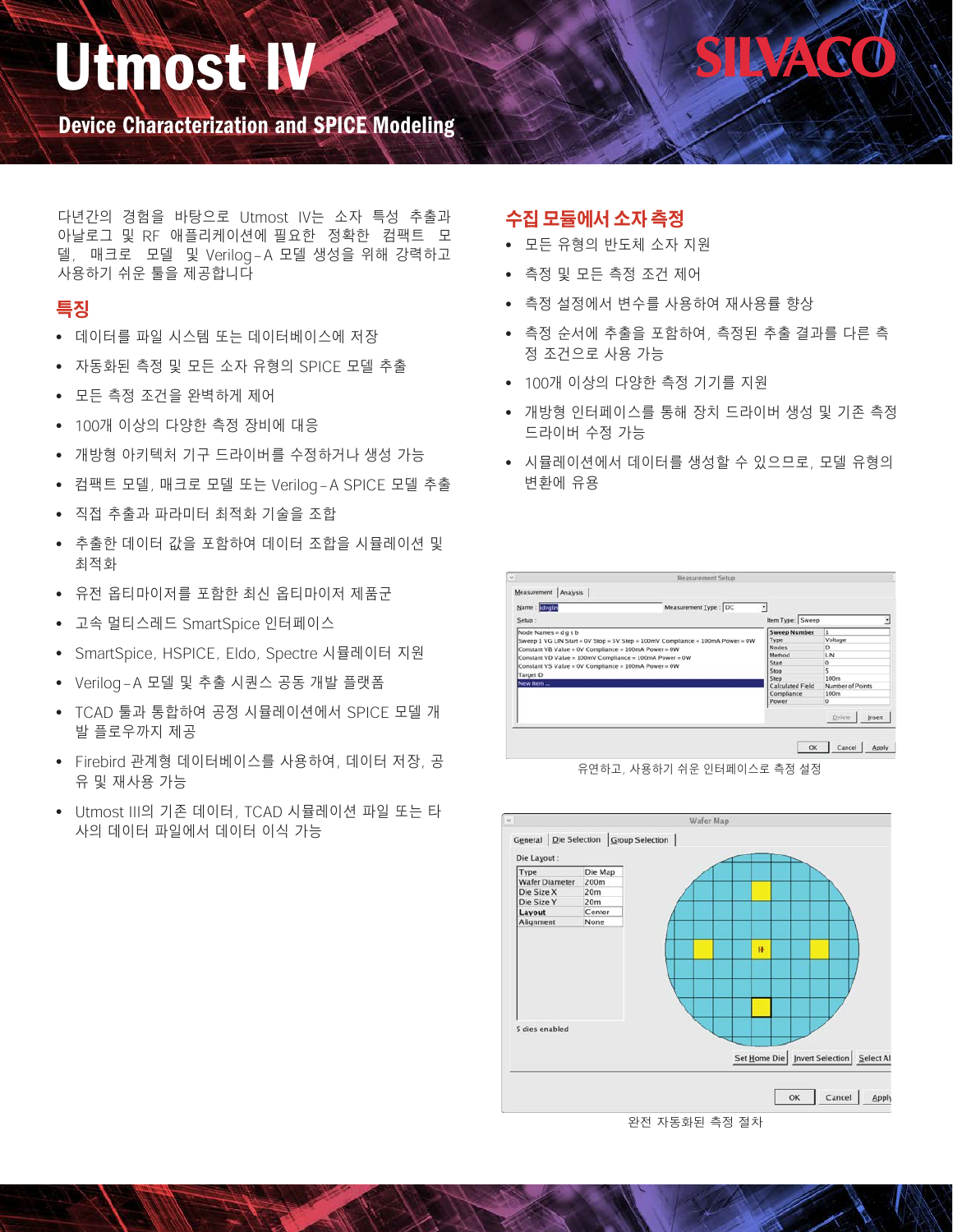### **지원하는 측정 장비**

#### **DC Instruments**

agilent\_b1500 agilent\_b1505 agilent\_e5260 agilent\_e5270 agilent\_hp\_4155a agilent\_hp\_4155b agilent\_hp\_4155c agilent\_hp\_4156a agilent\_hp\_4156b agilent\_hp\_4156c hp\_4141 hp\_4142 hp\_4145 keithley\_4200 keysight\_b1500 keysight\_b1505 keysight\_e5260 keysight\_e5270 tektronic\_370 tektronic\_371

#### **LCR (Capacitance) Instruments**

agilent\_b1500 agilent\_b1505 agilent\_e4980 hp\_4274 hp\_4275 hp\_4276 hp\_4277 hp\_4279 hp\_4280 hp\_4284 hp\_4285 hp\_4294

#### **LCR (Capacitance) Instruments (con't)**

keithley\_590 keithley\_595 keysight\_b1500 keysight\_b1505 quadtech\_7600

**AC (s-parameter)** 

**Instruments**

agilent\_ena agilent\_pna anritsu\_37xxxD hp\_8510c hp\_8719d hp\_8719es hp\_8720d hp\_8720es hp\_8722d hp\_8722es hp\_8753a hp\_8753b hp\_8753c hp\_8753d hp\_8753e hp\_8753es keysight\_ena keysight\_pna rohde\_schwarz\_znb

#### **Scanners**

agilent\_b2200 agilent\_b2201 agilent\_hp\_e5250

## hp\_3488 hp\_3495 hp\_3852 hp\_4084 hp\_4085 hp\_4086 keithley\_7001 keithley\_7002 keithley\_705 keithley\_706 keithley\_707 keithley\_708 keysight\_b2200 keysight\_b2201 keysight\_e5250

#### **Probers**

alessi\_rel2500 alessi\_rel4500 alessi\_rel5500 alessi\_rel6171 cascade\_summit\_11500 cascade\_summit\_12000 electroglas\_1034 electroglas\_2001 electroglas\_4080 electroglas\_commander karl\_suss\_pa200 karl\_suss\_pe100 mpi\_sentio rucker\_kolls\_680 rucker\_kolls\_681 rucker\_kolls\_691

#### **Probers (con't)**

signatone wavelink 350 tokyo\_seimitsu\_3000 tokyo\_seimitsu\_4000 tokyo\_seimitsu\_5000 tokyo\_seimitsu\_6000 tokyo\_seimitsu\_amp90a wentworth uk wentworth\_us

#### **Thermal Controllers**

cascade\_velox delta\_9010 delta\_9388 electroglas\_tc2000 ers\_sp53 ers\_sp62 etac\_fx4050 micronics\_wec10 ransco\_900 temptronic\_tp03000 temptronic\_tp03100 temptronic\_tp04100 tenney junior thermonics\_t2420 thermonics\_t2500 thermonics\_t2600 thermonics\_t2820 thermotron triotech\_tc1000 triotech\_tc2800

## **Scanners (con't)** hp\_3235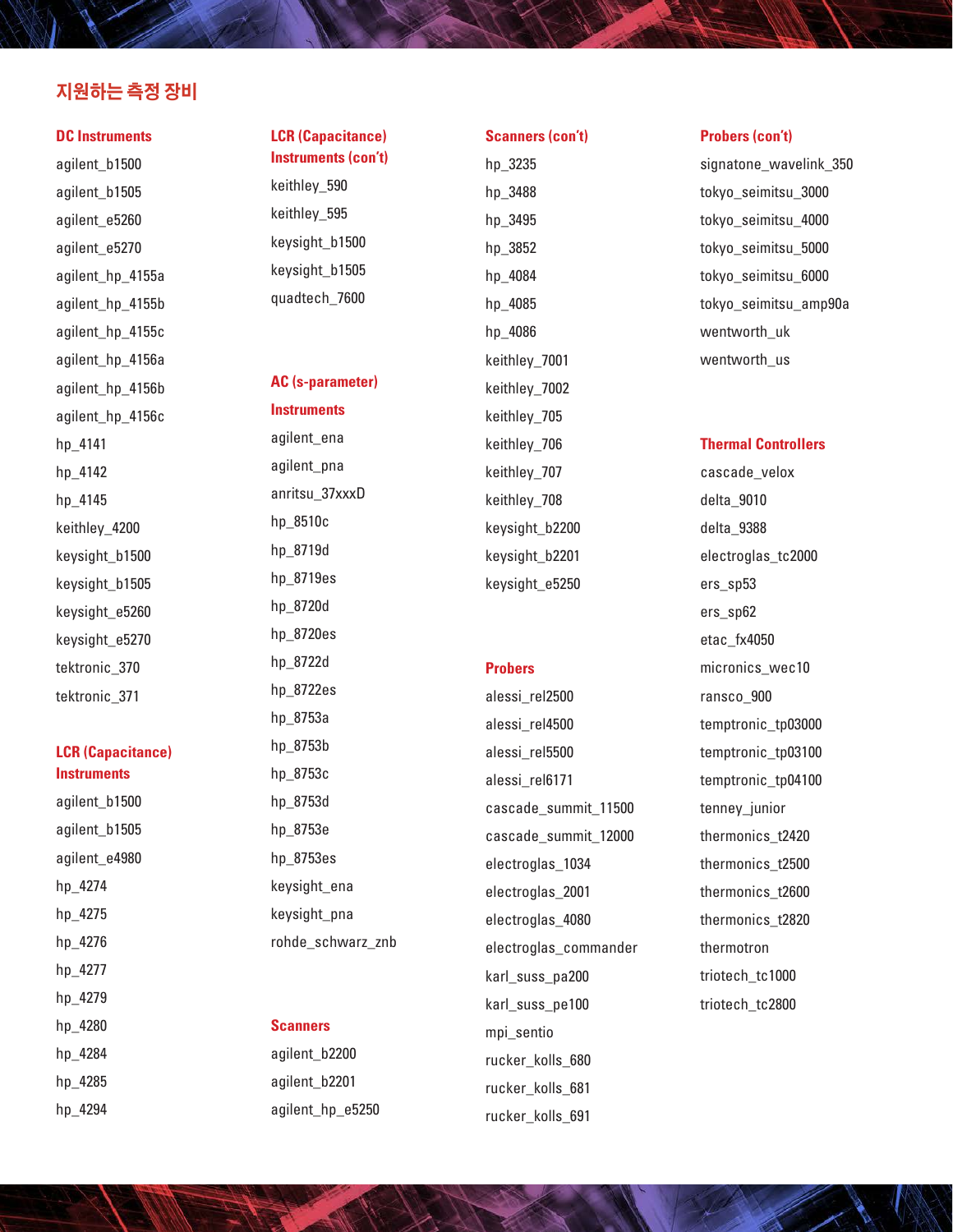## **최적화 모듈로 SPICE 모델 생성**

- 파라미터 직접 추출 또는 파라미터 최적화를 조합하여 SPICE 모델 생성
- 모든 기술에 대응
- 컴팩트 모델, 매크로 모델, Verilog-A 모델 추출 지원
- SmartSpice 시뮬레이터에 대한 고속 인터페이스로 초당 수 백회의 시뮬레이션 수행
- 매크로 모델 사용시 시뮬레이션 속도 유지
- 최적화할 데이터의 조합 선택
- 임계 전압 등 소자의 모든 성능 지수를 추출하여 표시
- 소자의 성능 지수를 플로팅, 시뮬레이션, 최적화
- 최적화 절차는 완전 자동화된 SPICE 모델 생성 모드 제공
- 대화형 러버밴드를 통해, 시뮬레이션한 특성에 대해 모델 파 라미터를 변경했을 때의 효과를 즉시 확인
- 고급 로컬/글로벌 옵티마이저는 다음을 포함:
	- Levenberg-Marquardt
	- Hooke-Jeeves
	- Genetic Optimizer,
	- Simulated Annealing
	- Parallel Tempering
	- Differential Evolution
- 하이브리드 최적화는 글로벌 옵티마이저의 성능과 로컬 옵 티마이저의 속도를 조합
- 모델 파라미터를 값 또는 표현식으로 정의
- 표현식으로 정의된 파라미터를 포함하여, 계층형 SPICE 라 이브러리 파일에서 모델을 직접 도입
- 프로세스 코너 모델 또는 기타 복잡한 모델 형식을 도입하여 시뮬레이션
- 외부 모델 라이브러리를 사용하여 시뮬레이션 수행

|                                                          |   | Model Name : nmos - Type : NMOS |           |                             | 0 marked               | Find:                         | $\frac{1}{2}$  |                              |                |
|----------------------------------------------------------|---|---------------------------------|-----------|-----------------------------|------------------------|-------------------------------|----------------|------------------------------|----------------|
|                                                          |   | Mark Name                       | Optimized | Fit Initial                 | User Initial           | Minimum                       | Maximum        | ٠                            |                |
| 1                                                        | п | <b>ILEVEL</b>                   | i8.       | 181                         | 8.                     |                               |                |                              |                |
| $\overline{c}$                                           |   | <b>VERSION</b>                  | 33        | 3.3                         | 3.3                    | 3                             | 33             |                              |                |
| 3                                                        |   | <b>TNOM</b>                     | 27        | 27                          | 27                     | $-100$                        | 300            |                              |                |
| 4                                                        |   | TOX                             | 14n       | 14n                         | 14n                    | 5n                            | 50n            |                              |                |
| 5                                                        |   | XJ                              | 150n      | <b>150n</b>                 | 150n                   | 100n                          | 1u             |                              |                |
| 6                                                        |   | NCH                             | $17e+17$  | $1.7e+17$                   | $1.7e+17$              | $5e+16$                       | $5e+17$        |                              |                |
| 7                                                        |   | <b>NSUB</b>                     |           |                             |                        | $5e + 15$                     | $3e + 17$      |                              |                |
| 8                                                        |   | VTH0                            | 700m      | 700m                        | 700m                   | $-2$                          | $\overline{c}$ |                              |                |
| $\overline{9}$                                           |   | K1                              | 500m      | 500m                        | 500m                   | ö                             |                |                              |                |
|                                                          |   |                                 |           |                             |                        |                               |                |                              |                |
|                                                          |   | K2                              | $-18.6$   | 1878                        | 28.8                   | $\overline{1}$                |                |                              |                |
|                                                          |   | K3                              | 80        |                             |                        | <b>Parameter Optimization</b> |                |                              |                |
|                                                          |   | K3B                             | ō         |                             |                        |                               |                |                              |                |
|                                                          |   | W0                              | 2.51      | Model:                      | Optimized Parameters : |                               |                | lteration : 207 Error = 4.0% |                |
|                                                          |   | <b>NLX</b>                      | 174       | $\star$<br>nmos             | Model/Parameter        | Value                         |                | Minimum                      | Maximum        |
|                                                          |   | DVT0W                           | o         |                             |                        |                               |                |                              |                |
|                                                          |   | DVT1W                           | ö         | Parameter:                  | nmos/TOX               | 7.3043n                       |                | 5n                           | 50n            |
|                                                          |   | <b>DUT 2M</b>                   | 22        | EVEL                        | nmos/VTH0              | 444 98m                       |                | $-2$                         | $\overline{2}$ |
|                                                          |   |                                 |           | $\hat{=}$<br><b>VERSION</b> | nmos/K1                | 639.28m                       |                | n                            |                |
|                                                          |   |                                 |           | <b>TNOM</b>                 | nmos/K2                | $-21.136u$                    |                | $-19$                        | 14.901n        |
|                                                          |   |                                 |           |                             | nmos/K3                | 100                           |                | 1 <sub>m</sub>               | 100            |
|                                                          |   |                                 |           | <b>TOX</b>                  | nmos/U0                | 40.697m                       |                | 10 <sub>m</sub>              | 100m           |
|                                                          |   |                                 |           | <b>XJ</b>                   | nmos/UA                | 100p                          |                | 100p                         | 10n            |
| 10<br>11<br>12<br>13<br>14<br>15<br>16<br>$\overline{1}$ |   |                                 |           | <b>NCH</b><br><b>NSLIB</b>  | RILA20mm               | 8.9745e-19                    |                | $1e-21$                      | бa             |

러버밴드로 파라미터 최적화



목표를 시각화 및 최적화

#### **스크립트 모듈로 사용자 자동화**

- Utmost IV의 성능과 자바스크립트의 맞춤형 기능 결합
- 측정, 시뮬레이션, 추출, 최적화 수행
- 데이터베이스 또는 파일에 액세스
- 신속한 스크립트 개발을 위해 데이터 수집 또는 최적화 프로젝트의 스크립트 버전을 이식